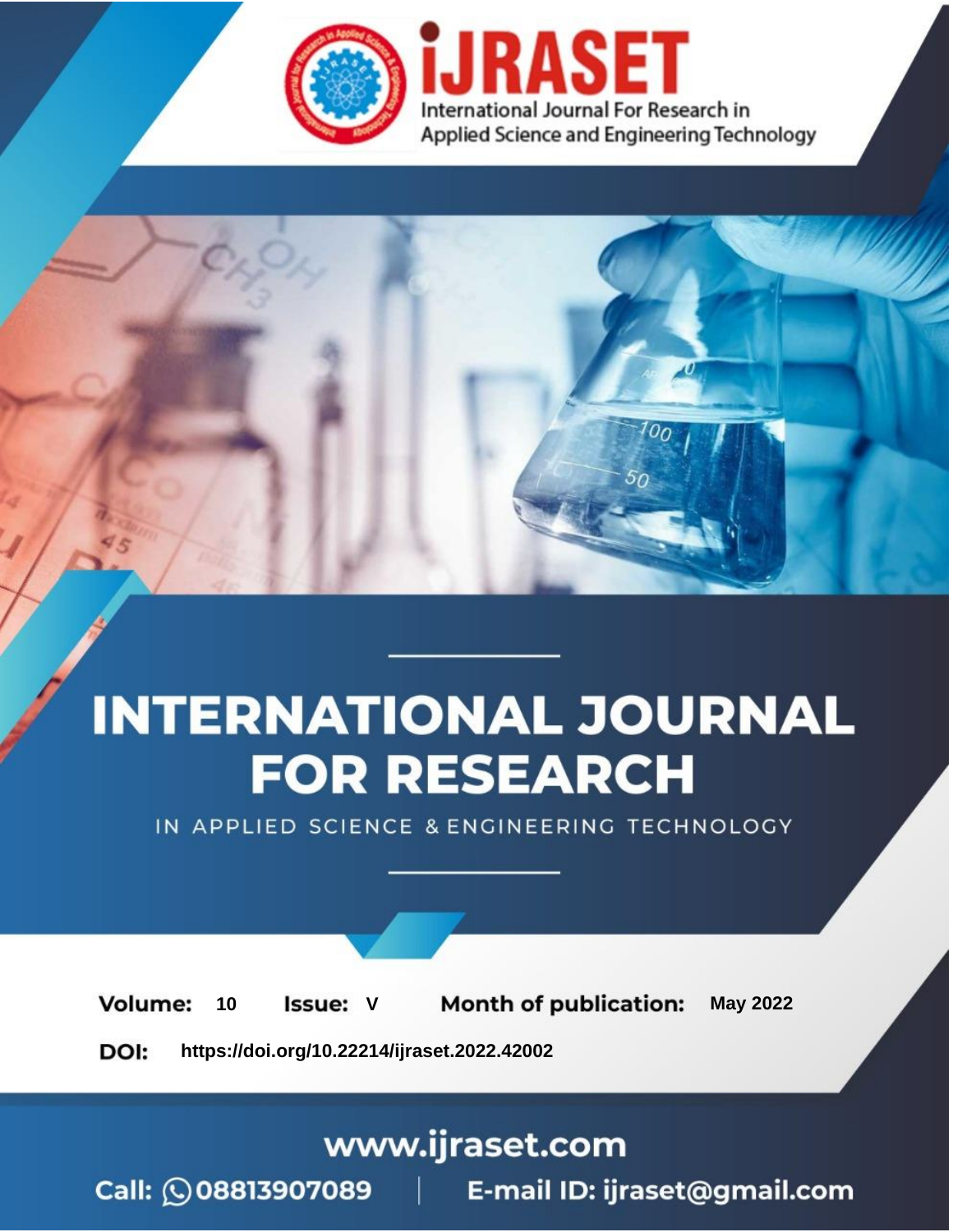

### **Solid Waste Management: A Case Study of Nagpur City**

Ruchira Totade<sup>1</sup>, Samruddhi Jadhav<sup>2</sup>, Poonam Ghormade<sup>3</sup>, Vaishnavi Gole<sup>4</sup>, Nakul Bisne<sup>5</sup>, Ankit Chikhale<sup>6</sup>, Laukik Pawar<sup>7</sup>, Prof. A.W. Dongre<sup>8</sup>

*1, 2, 3, 4, 5, 6, 7Research Student, Dept of Civil Engineering, R. T. M. Nagpur University, Nagpur (M.S.), India <sup>8</sup>Rajiv Gandhi College of Engineering and Research, Wanadongri Nagpur, India*

*Abstract: The objective of this paper is to examine the waste management of Nagpur city. Nagpur is one of the largest market place in India with population of 24, 05, 665 NMC has divided Nagpur in total of 10 zones for proper administration. Due to factors like industrialization and urbanisation it is the fastest growing city leading to increase in waste generation. This present case study aims to analyse current MSW management practices and its status and it also discusses the issues related with collection, transportation, treatment and disposal. The goal of this study is to help in minimizing the waste generation and to reduce its impact on humans. It also suggests ways to improve the administration of NMC.*

*Keyword: Municipal Solid Waste (MSW), Collection, Transportation, Disposal, Waste Generation, Administration of NMC*

#### **I. INTRODUCTION**

Modern and unorganized life style is putt nice pressure on natural resources. To cater the requirements of individuals completely different product ar created. The specialised product created by industries demand careful handling and when treatment. it's not solely the merchandise however the packaging that conjointly wants attention. to make awareness amongst individual concerning the improper disposal of solid waste may be a robust job. Disposal of solid waste while not correct treatment imposes negative impact on soil, water, air, human health and aesthetic price. [4] uncollected wastes accumulate on the streets, public areas, vacant heaps, so making outlawed open dumps. Residents may merely throw their wastes at the closest stream or burn them. [7] gift practices concerning solid waste embody disposing waste in low lying areas, selling in vacant place, storing waste in outskirts of town. There ar several issues related to solid waste. The waste is handled while not taking any precautions. In several case of solid waste management it's determined that there's public apathy and lack of co-ordination between completely different civic bodies. [10] the most shortcomings ar associated with inadequate men, money resources, implements, and machinery needed for effectively finishing up varied activities for municipal solid waste management.

Nagpur is one in every of the mandatory cities in region State yet as in central Republic of Asian nation. Nagpur is thought because the "Orange City". Nagpur is that the sub capital of region of geographical area State. Nagpur city has extraordinarily large space. town is found in centre of Asian nation at a distance of 1065 kilometer from urban center and 825 kilometer from Nagpur Municipal Corporation was established in 1951. As per census 2011, the entire population of district was a pair of,405,665. the present population of Nagpur urban agglomerate is over twenty nine lakhs.

It's divided in 10 zones to implement best operating system. it's one among the very best acquisition rates of ninety 91.92% among all the urban agglomerations in Asian nation.

| Year | Population | Decadal     |  |
|------|------------|-------------|--|
|      | Total      | growth rate |  |
| 1971 | 8,66,000   |             |  |
| 1981 | 1,217,000  | 40.53%      |  |
| 1991 | 1,622,000  | 33.28%      |  |
| 2001 | 2,052,000  | 26.51%      |  |
| 2011 | 2,405,665  | 17.24%      |  |
| 2021 | 2,940,000  |             |  |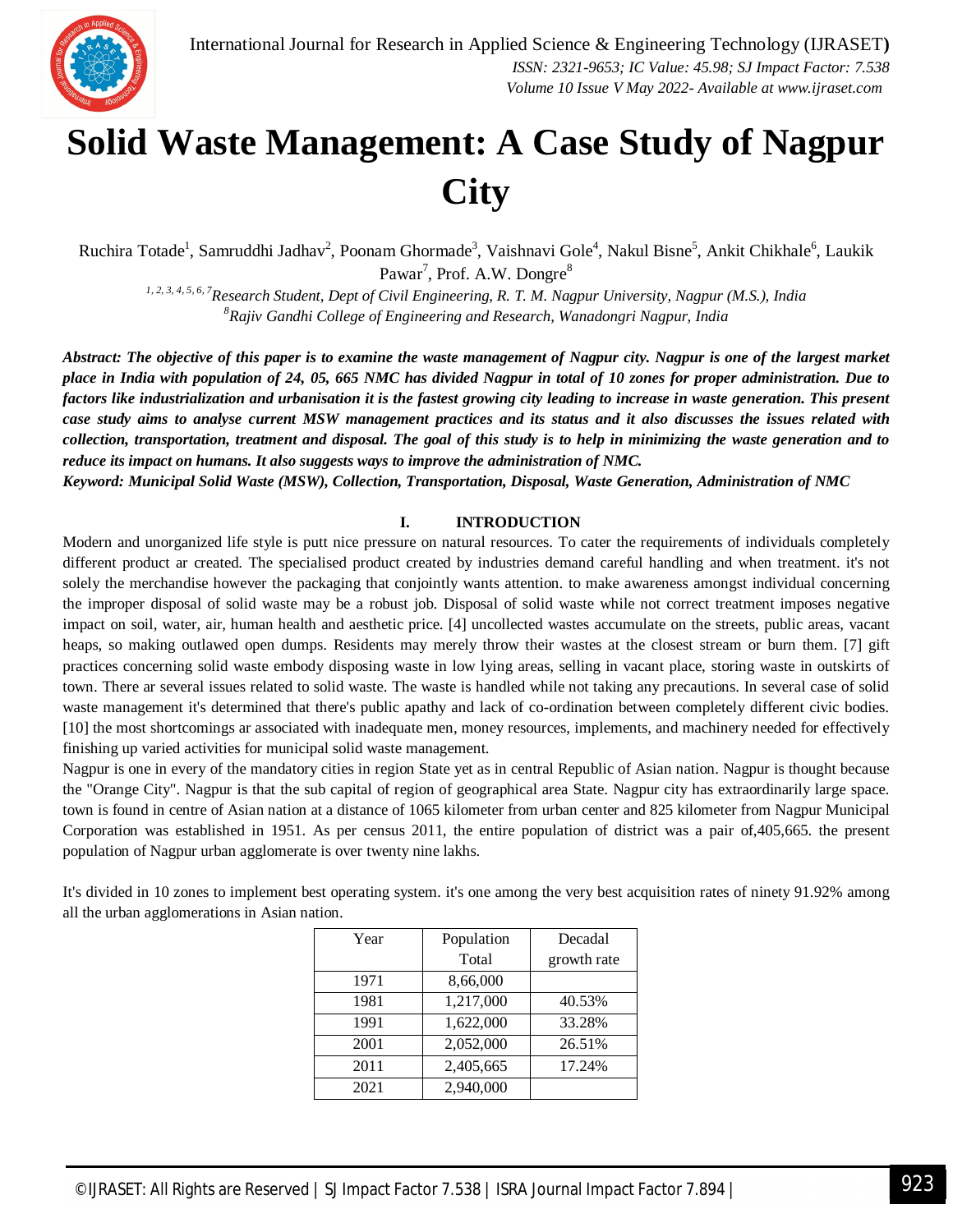

International Journal for Research in Applied Science & Engineering Technology (IJRASET**)**

 *ISSN: 2321-9653; IC Value: 45.98; SJ Impact Factor: 7.538 Volume 10 Issue V May 2022- Available at www.ijraset.com*

Population is increasing day by day and with relevancy that the solid waste generation is to boot increasing bit by bit. this can be huge question previous NMC concerning a way to tackle this specific disadvantage. Prediction of solid waste for the city like Nagpur is type of troublesome as a result of the values of the variables changes over the time speedily, Nagpur ULB has received a credit rating of 'A' by CRISIL in 2012. Mumbai. Nagpur is connected with variety of major cities of Republic of India via Air, Trains and Roads. The management of solid waste is that the most significant issue for healthy life style and safer area.

Earlier work: within the previous researches, analysts had baby-faced variety of issues concerning information assortment. a number of the sooner works square measure mentioned below.

Mr.Vatsal Patel conjointly delineate solid waste management a awfully difficult operation since there's too little information of constant. Harit Priyadarshi indicated the failure of exising facilities because of lack of concern, high volume of waste generation and deficient assortment area.

#### **II. METHODOLOGY**

An extensive literature survey and statical information analysis square measure the first supply of this report. the fundamental approach was to review the relevant literature with reference to the integrated solid waste management system. the first information gathered here is by personal communications with skilled administrator.

Main Sources: Household waste, industrial waste, Hotels, Clinics and Dispensaries waste, Construction and Demolition Waste, gardening, Sludge.

#### **III. EXISTING SYSTEM**

Collection: For the effective management of waste, town has been divided into ten zones. Door-to-door waste assortment is practiced altogether wards, except outer town areas. NMC has privatised assortment and transportation of the solid waste and awarded the contract to Kanak Resources Management restricted (KRML) in December 2007. KRML is answerable for the door-todoor assortment of waste and transportation of waste to the wasteyard at Bhandewadi. the present contract for KRML expires in could 2018. The vehicles deployed for door-to-door assortment activities embrace handcarts, wheeled vehicle rickshaws, automotive vehicle tippers, and tiny trucks (Tata 407). underneath the "Bin-Free City" programme of NMC, variety of community bins are reduced and eliminated and most of the rubbish collected from numerous residential, industrial and institutional areas is directly transferred to the waste assortment and transportation vehicles, that act as moving waste receptacles.

Street Sweeping: Street sweeping and drain cleansing is finished by in-house workers of NMC. the whole length of road for street sweeping is concerning 3,400 km. Street sweeping operations square measure administrated within the morning and evening in 2 shifts, i.e. 6.00 am to eleven.00 am,  $\&$  3.00 pm to 6.00 pm. a mean street length of 700 m (max 900 m and minimum five hundred m relying upon the density of the population) per employee is sweptback daily.

Secondary Storage System-Nagpur had adopted the concept of a "Bin-Free City" as far back as 2008, which resulted in a bins from 700 in 2008 to one hundred seventy in 2017 (approximately eightieth reduction). Bins/secondary assortment points are provided solely within the areas with continuous endeavor. Additionally, there are nine transfer stations earmarked in varied zones, that conjointly function storage device points. The transfer station in zone three is mechanised, whereas the transfer stations in different zones ar non mechanised and open, resembling an outsized waste storage purpose.

| Zone           | Zone Name     | No.of     | <b>Transfer station</b>        |
|----------------|---------------|-----------|--------------------------------|
| No.            |               | secondary |                                |
|                |               | points    |                                |
| $\mathbf{1}$   | Laxmi Nagar   | 20        | Sita Nagar(T) Rahate colony(T) |
| 2              | Dharampeth    | 19        | Ambajhari T point (T)          |
| 3              | Hanuman Nagar | 14        | Budhwari Bazar, Sakkardara(P)  |
| $\overline{4}$ | Dhantoli      | 30        | Ganeshpeth (T)                 |
| 5              | Nehru Nagar   | 12        | Taj Bagh(T)                    |
| 6              | Gandhi Bagh   | 15        | Sokhta Bhawan(T)               |
| 7              | Satranjipura  | 16        |                                |
| 8              | Lakadganj     | 10        | Gangabai Ghat (T)              |
| 9              | Ashish Nagar  | 13        | Gangabai Ghat (T)              |
| 10             | Mangalwari    | 21        | Chaoni Chowk(T)                |

T=Temporary, P=Permanent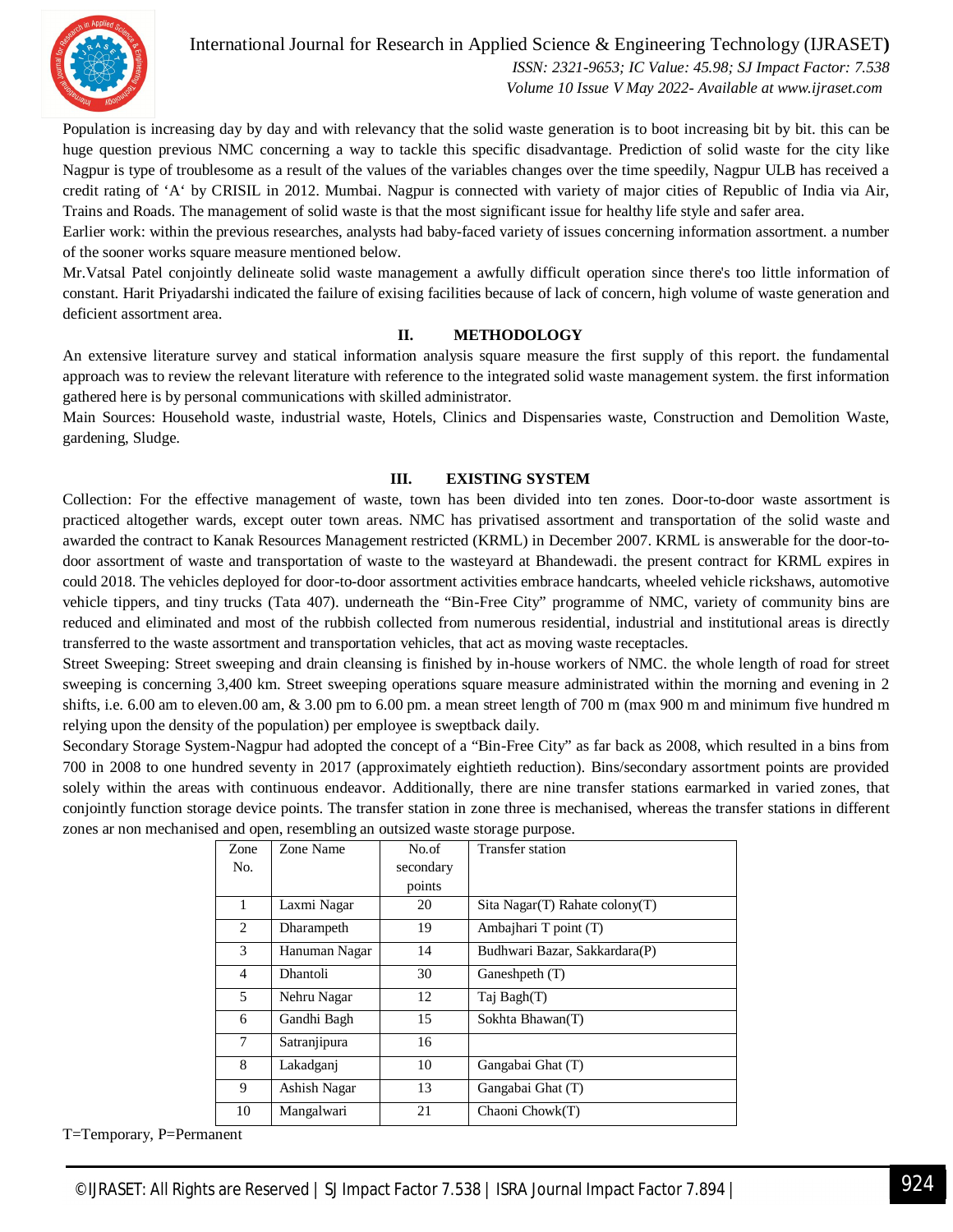International Journal for Research in Applied Science & Engineering Technology (IJRASET**)**  *ISSN: 2321-9653; IC Value: 45.98; SJ Impact Factor: 7.538*



 *Volume 10 Issue V May 2022- Available at www.ijraset.com*

*1) Transportation:* NMC has three kinds of transportation vehicles for assortment of MSW from the town space. The vehicles used for assortment of MSW are noble gas, General Machine and Compactor. The quantity of MSW of the Nagpur town that reaches the garbage dump is around 1000-1100 TPD (excluding the quantity of waste being processed that is around 150-200 TPD).

| Zone E.No.     | Zone name       | No. of  | <b>JCB</b> | Tipper         | Rickshaw |
|----------------|-----------------|---------|------------|----------------|----------|
|                |                 | Prabhag | Machine    |                |          |
|                | Laxmi Nagar     |         |            | 6              | 76       |
| $\overline{c}$ | Dharampeth      | 6       | 0          | 3              | 55       |
| 3              | Hanuman Nagar   | 8       |            | 1              | 47       |
| 4              | <b>Dhantoli</b> | 6       |            | 3              | 57       |
| 5              | Nehru Nagar     | 7       | $\Omega$   | $\overline{c}$ | 69       |
| 6              | Gandhibagh      | 7       |            | 3              | 73       |
| 7              | Sataranjipura   | 8       |            |                | 72       |
| 8              | Lakadganj       | 8       | $\Omega$   | 2              | 40       |
| 9              | Ashish Nagar    | 8       | $\Omega$   | $\Omega$       | 75       |
| 10             | Mangalwari      |         |            | $\mathfrak{D}$ | 79       |
|                | Total           | 72      | 6          | 23             | 643      |

*2) Treatment:* Presently, there's no operating waste treatment facility in Nagpur. Waste collected from varied elements of the town is drop at Bhandewadi garbage dump, that is approx. ten kilometer from the town centre. Within the year 2009, NMC awarded the work of treatment and process of municipal solid waste to M/s. Hanjer Biotech Energies Pvt. Ltd., Mumbai. roughly eleven acres of land was hired to M/s. Hanjer Biotech Energies Pvt. Ltd. for development of the composting and Refuse Derived Fuel (RDF) primarily based process facility. The contract was awarded on a Build, Operate and Transfer (BOT) basis for twelve years. the primary 2 years were for construction and development, and therefore the remaining ten years for operation and maintenance. the entire cost of capital for the project was Rs. twenty six crores (Euro three.60 million) and therefore the tipping fee paid by NMC was Rs275 (Euro three.81) per metric weight unit.



*3) Disposal:* The site is encircled by habitation on 3 sides (east, north and west), a waste treatment plant to the southeast, and a composting and RDF plant developed by Hanjer to the south. The Bhandewadi dumping site has been operational since the year 1968 and has been earmarked as a compost yard altogether the event plans for the town since then. It's calculable that quit 18,00,000 MT of waste has been dumped at dumping site since its origination. Men at the positioning includes 1 sanitary inspector, 2 supervisors and 26 labourers of NMC. Consistent discussions with the positioning responsible, we got to know that about a hundred and fifty to two hundred (150-200) ragpickers collect recyclables from waste on dumpsite.

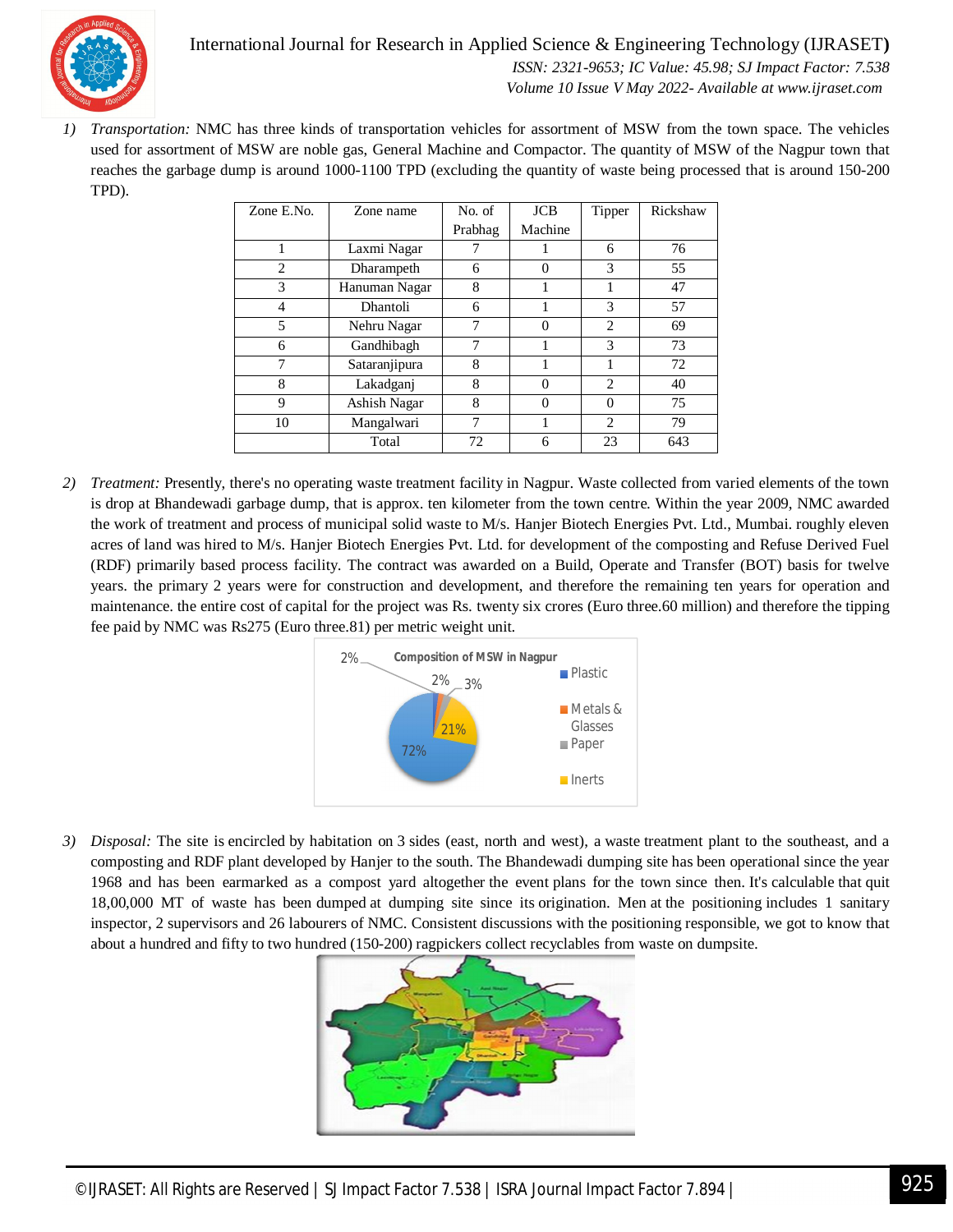

International Journal for Research in Applied Science & Engineering Technology (IJRASET**)**

 *ISSN: 2321-9653; IC Value: 45.98; SJ Impact Factor: 7.538 Volume 10 Issue V May 2022- Available at www.ijraset.com*

#### **IV. SUGGESTION**

- *1)* Sorting stations can be created at the dump yard and at transfer locations wherever materials that can be recycled can be taken care of by the ragpickers.
- *2)* Large scale awareness on the 3R's I.e Reduce, Reuse and Recyle should be spread so as to help in reducing the waste produced.
- 3) Low or Cheap tools for public awareness: one. Mass-education activities such as: articles in newspapers. news releases. speeches. • public service announcements. 2. Guest lectures at: • colleges. • universities. • clubs. • guest appearances of municipal employees in radio programs. • interest teams / NGOs. • public events.

#### **V. RESULT**

The lack of cooperation from residents and industrial institutions has prevented the civic body's conceive to deliver the goods 100% supply segregation. Even after giving chances, many people still pass on mixed garbage.

#### **VI. CONCLUSION**

It is discovered From December fifteen to thirty one of the year 2021, the town generated over 21,100MT garbage. Out of this, around 12,700MT mixed garbage has been transported and droped at Bhandewadi. This means, around 55% people are still handing over the mixed garbage to non-public agencies engaged in door-to-door trash collection. The NMC has not been able to accomplish the goal of stopping waste merchandising in Bhandewadi. Atomic number 47 surroundings has collected 10,459,41MT garbage from Laxmi Nagar, Dharampeth, Hanuman Nagar, Dhantoli andstatesman Nagar zones. Rather than lifting solely divided garbage, it transported largely 6,067. 09MT mixed garbage.

BVG India, that provides services in Gandhibagh, Satranjipura, Lakadganj, Ashi Nagar and Mangalwari zones, collected 6,635.16MT mixed garbage out of totalten,689.02MT. Of the 1,567 trips, it created 978 journeys with mixed garbage that is discarded at Bhandewadi.

#### **REFERENCES**

- [1] Nagpur flouting e-waste handling guidelines Apr-3-2013- https://timesofindia.indiatimes.com
- [2] Electronic Waste Maharashtra Pollution Control Board www.mpcb.gov.in/ewaste /ewaste.php- Apr-4-2018
- [3] Modak. P , Nangare. P, "Quantitative And Qualitative Assessment Of Municipal Solid Waste [9] For Nagpur City". Journal of Engineering Research and Studies Vol.II/ Issue II/April-June, E-ISSN0976-7916, 55-61, 2011.
- [4] Srivastava V, Ismail S, Singh P and Singh R, 2014, Urban solid waste management in the developing world with emphasis on India: challenges and opportunities, 2014, Rev Environ Sci Biotechnol, DOI 10.1007/s11157-014-9352-4
- [5] Census Nagpur (2011): Nagpur Population Census 2011 [Online] Available at http://www.census2011.co.in/census/city/353- nagpur.html
- [6] Kumar S and Chakrabarti T (2010). Effective Municipal Solid Waste Management in India, Waste Management, Mr. Sunil Kumar (Ed.), ISBN:978-953-7619-84-8, InTech, http://www.intechopen.com/books/ waste-management/effective municipal solid-waste-management-in-india.
- [7] SWM (2014): Guidelines for Swachh Bharat Mission (SBM) [Online] Available at http://www.swachhbharaturban.in : 8080/sbm/content/writereaddat a / SBM\_ Guideline. Pdf
- [8] Anmol Dongre. "VERMICOMPOSTING OF VEGETABLE MARKET WASTE" International Journal of Innovative Research in Science and Engineering, Vol. No.3, Issue 02, February 2017.
- [9] Vij D, Urbanization and solid waste management in India: Present practices and future challenges Procedia Social and Behavioral Sciences, 2012, 37: 437– 447
- [10] Prediction of Municipal Solid Waste with RBF Net Work- A Case Study of Eluru, A.P, India J. Sudhir Kumar, K. Venkata Subbaiah, and P. V. V. Prasada Rao
- [11] Nagpur Human Development Report 2014 Prepared by Yashawantrao Chavan Academy of Development Administration (YASHADA), Pune Rashtrasant Tukdoji Maharaj Nagpur University, Nagpur.
- [12] Digambar Singh, Rajesh Kumar Nema "Municipal Solid Waste Management and Disposal" International Journal of Engineering Research & Technology (IJERT) ISSN: 2278-0181 Published by,
- www.ijert.org.
- [13] Mr. Shrikant R. Chaudhari, Dr. Chitra A. Dhawale, "Solid Waste Prediction using ANN in the Nagpur City" International Journal of Advanced Research in Computer and Communication Engineering ISO 3297:2007 Certified Vol. 6, Issue 1, January 2017.
- [14] Chandramani Bhimrao Patil, Dr. Arif Khan "Sustainable Solid Waste Management"; Case study of Nagpur, India. International Journal of Engineering Research & Technology (IJERT) http://www.ijert.org Vol. 9 Issue 11, November-2020.
- [15] Margarita C. Paghasian "Awareness and Practices on Solid Waste Management among College Students in Mindanao State University Maigo School of Arts and Trades" Advances in Social Science, Education and Humanities Research, volume 128
- [16] A.O. Coker , C.G. Achi ,M.K.C. Sridhar , C.J. Donnett "The current institutional solid waste management in a Nigerian private institution of higher learning" Journal of Engineering Research and studies, 2016. Available online at www.sciencedirect.com
- [17] Dr. Nabukeera Madinah. "Solid Waste Management System : Public-Private Partnership , the Best System for Developing Countries" International Journal of Engineering Research , Vol. 6, Issue 4, (Part - 4) April 2016.